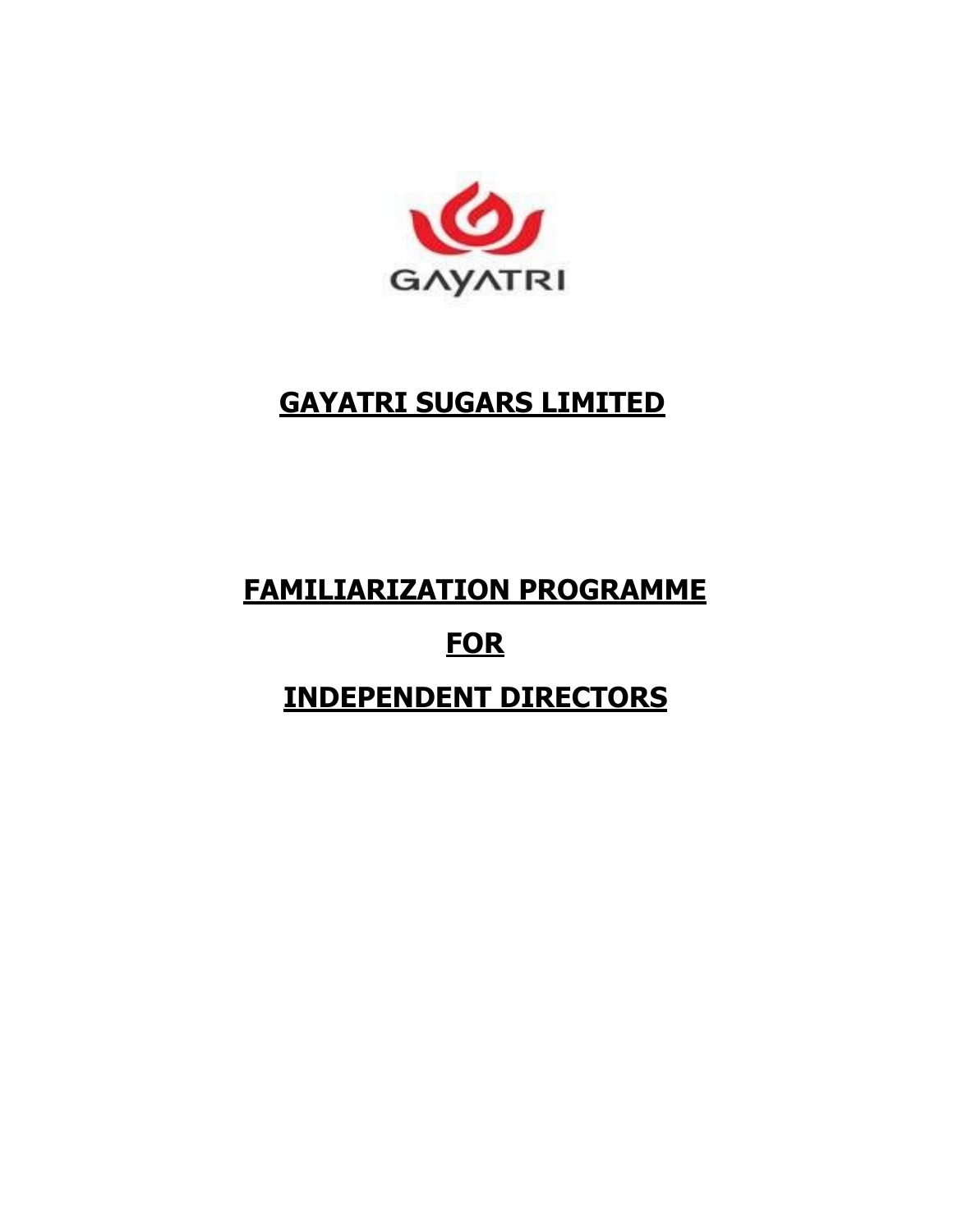### **FAMILIARIZATION PROGRAMME FOR INDEPENDENT DIRECTORS**

As per Regulation 25(7) of SEBI (Listing Obligations and Disclosure Requirements) Regulations, 2015, the Company shall familiarize the Independent Directors with the Company, their roles, rights, responsibilities in the Company, nature of the industry in which the Company operates, business model of the Company, etc., through various programmes.

Pursuant to Schedule IV to the Companies Act, 2013, the Independent Directors shall regularly update and refresh their skills, knowledge and familiarity with the Company.

#### **Familiarization Programme:**

The Independent Directors in the meetings are appraised with the following:

- Criteria of independence applicable to Independent Directors per Regulation 25(7) of SEBI (Listing Obligations and Disclosure Requirements) Regulations, 2015 and the Companies Act, 2013.
- Code for Independent Directors as prescribed under the Companies Act, 2013.
- Code of Conduct for all Board Members.
- Updates on business model, nature of industry, operations and financial performance of the Company.
- Updates on significant developments in the Company.
- Policies of the Company on corporate social responsibility, remuneration criteria, vigil mechanism, related party transactions, risk management etc.
- Update on significant amendments in corporate and other laws and its impact on the Company.

The familiarization process will be revised from time to time in order to provide more information to Independent Directors to enable them to contribute significantly to the growth of the Company.

#### **Details of Familiarization sessions held are as follows:**

| <b>DATE OF THE PROGRAMME</b>    | <b>TOPIC COVERED</b>                                   |
|---------------------------------|--------------------------------------------------------|
| $20^{th}$ July, 2015            | Appointment and Qualification of Directors, E-Voting & |
|                                 | Code of Conduct for Independent Directors.             |
| $14th$ December, 2015           | Recent updates in Securities and Corporate Laws.       |
| $20^{th}$ May, 2016             | SEBI (Listing Obligations and Disclosure Requirements) |
|                                 | Regulations, 2015.                                     |
| $16th$ December, 2016           | The National Company Law Tribunal (NCLT).              |
| 10th November, 2017             | Disqualification of Directors under Section 164 read   |
|                                 | with section 167 of the Companies Act, 2013.           |
| 02 <sup>nd</sup> February, 2018 | Recent Amendments in Companies Act, 2013 brought       |
|                                 | by Companies Amendment Act, 2017.                      |
| $13m$ August, 2018              | Analysis and Impact of changes brought by SEBI         |
|                                 | (Listing Obligations & Requirements Regulations), 2015 |
|                                 | as amended.                                            |
| 07 <sup>th</sup> February, 2019 | Impact of Changes brought by SEBI (Prevention of       |
|                                 | Insider Trading) regulations, 2015 as amended.         |
| 05th November, 2019             | Corporate Social Responsibility under section 135 and  |
|                                 | Related Party Transactions as per the provisions of    |
|                                 | companies act, 2013.                                   |
| $11^{\text{m}}$ February, 2020  | Overall maximum managerial remuneration and            |
|                                 | managerial remuneration in case of absence or          |
|                                 | inadequacy of profits as per section 197 of the        |
|                                 | companies act, 2013 and Code on Wages, 2019.           |